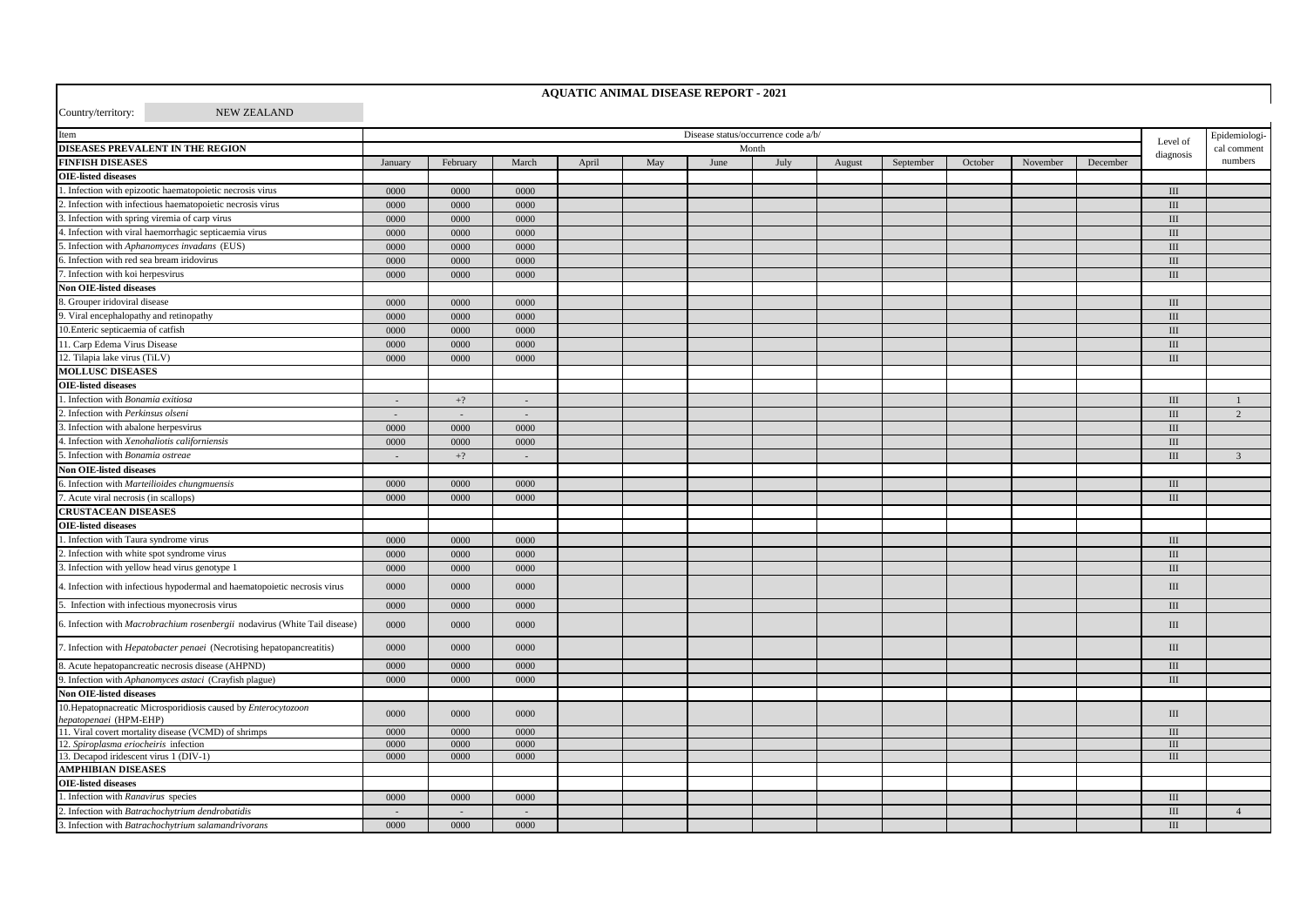| <b>Prepared by:</b> |                 |                                                             |
|---------------------|-----------------|-------------------------------------------------------------|
| Name:               | Giulia Raponi   | Gulbe Papers                                                |
|                     |                 | Position: Senior Adviser Surveillance Aquatic Animal Health |
| Date:               | 2 November 2021 |                                                             |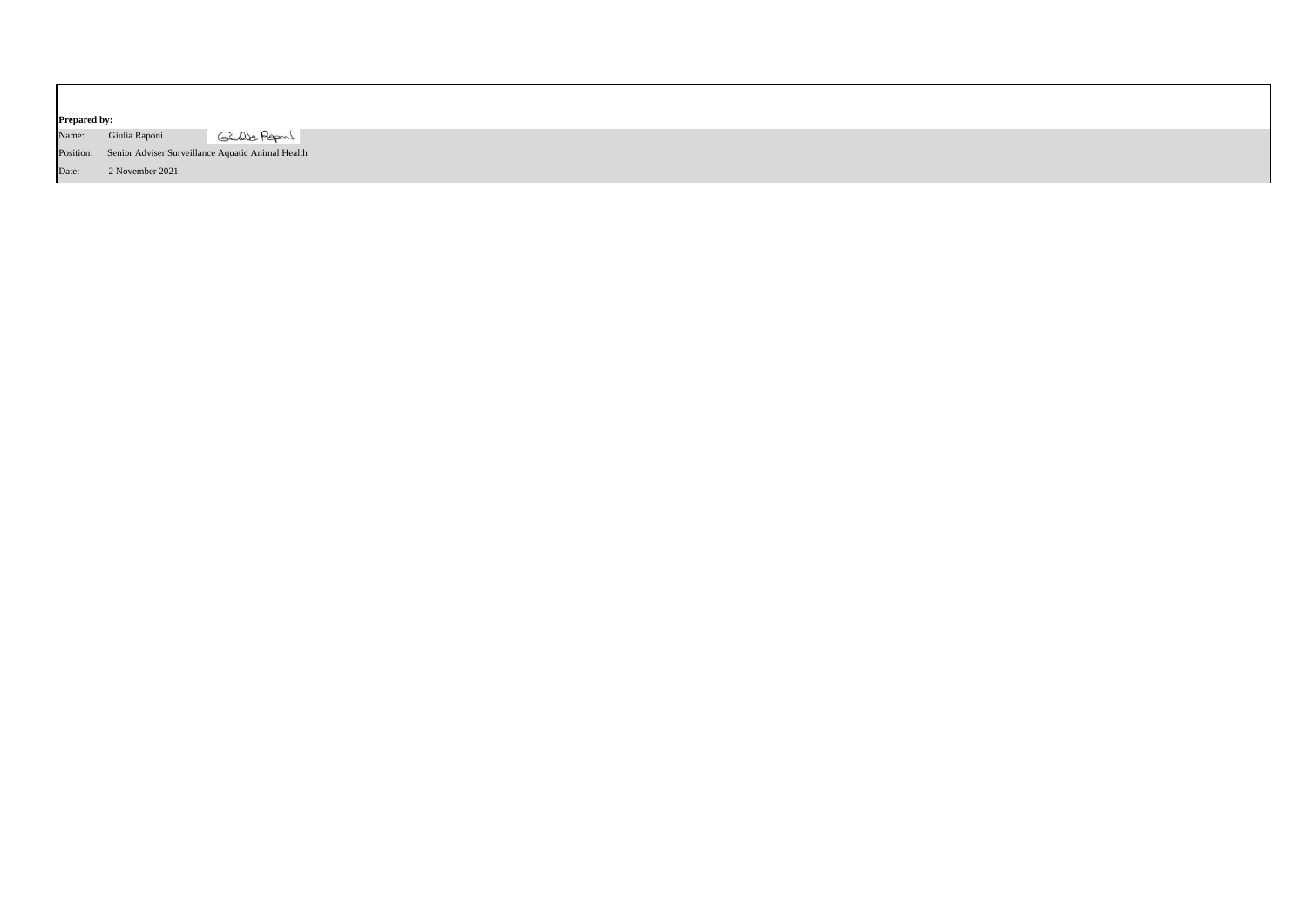| ANY OTHER DISEASES OF IMPORTANCE |  |  |  |  |  |  |  |
|----------------------------------|--|--|--|--|--|--|--|
|                                  |  |  |  |  |  |  |  |
|                                  |  |  |  |  |  |  |  |

## **DISEASES PRESUMED EXOTIC TO THE REGION<sup>b</sup>**

**LISTED BY THE OIE**

**Finfish**: Infection with HPR-deleted or HPR0 salmon anaemia virus; Infection with salmon pancreas disease virus;

Infection with *Gyrodactylus salaris*.

**Molluscs**: Infection with *Marteilia refringens*; *Perkinsus marinus*.

## **NOT LISTED BY THE OIE**

Comment No.

**Finfish**: Channel catfish virus disease

|  |  | a/ Please use the following occurrence code |  |
|--|--|---------------------------------------------|--|
|  |  |                                             |  |

| a/ Please use the following occurrence code:                                                             |                                                                                                                                                                                                                                                                                                                                                                                                                                                                 |                                          |                                                                                                                                                                                                                                      |  |  |
|----------------------------------------------------------------------------------------------------------|-----------------------------------------------------------------------------------------------------------------------------------------------------------------------------------------------------------------------------------------------------------------------------------------------------------------------------------------------------------------------------------------------------------------------------------------------------------------|------------------------------------------|--------------------------------------------------------------------------------------------------------------------------------------------------------------------------------------------------------------------------------------|--|--|
| Occurrence code and<br>symbol                                                                            | <b>Definition</b>                                                                                                                                                                                                                                                                                                                                                                                                                                               | Occurrence code and symbol               | <b>Definition</b>                                                                                                                                                                                                                    |  |  |
| Disease present<br>Disease limited to one or<br>more zones<br>$+()$<br>Infection/infestation             | The disease is present with clinical signs in the whole country<br>(in domestic species or wildlife)<br>The disease is present with clinical signs, and limited to one or<br>more zones/compartments (in domestic species or wildlife)<br>Confirmed infestation or infection using diagnostic tests, but no                                                                                                                                                     | Disease absent<br>Never reported<br>0000 | The disease was absent in the country during the<br>reporting period (in domestic species or wildlife).<br>The disease has "never been reported" (historically<br>absent) for the whole country in domestic species and<br>wildlife. |  |  |
| $+?$<br>$+2()$                                                                                           | clinical signs observed (in domestic species or wildlife)<br>Infection/infestation limi Confirmed infestation or infection using diagnostic tests, but no<br>ted to one or more zones clinical signs observed and limited to one or more<br>zones/compartments (in domestic species or wildlife)                                                                                                                                                                | No information<br>***                    | No information is available regarding the presence or<br>the absence of this disease during the reporting period<br>(in domestic species or wildlife).                                                                               |  |  |
| Disease suspected<br>Disease suspected but<br>not confirmed and<br>limited to one or more<br>zones<br>20 | The presence of the disease was suspected but not confirmed<br>(in domestic species or wildlife)<br>The presence of the disease was suspected but not confirmed<br>and limited to one or more zones/compartments (in domestic<br>species or wildlife)                                                                                                                                                                                                           |                                          |                                                                                                                                                                                                                                      |  |  |
|                                                                                                          | b/ If there is any changes on historical data, please highlight in RED                                                                                                                                                                                                                                                                                                                                                                                          |                                          |                                                                                                                                                                                                                                      |  |  |
| 1. Epidemiological comments:                                                                             | (Comments should include: 1) Origin of the disease or pathogen (history of the disease); 2) Species affected; 3) Disease characteristics (unusual clinical signs or lesions); 4) Pathogen (isolated/sero-typed); 5) Mortality<br>Preventive/control measures taken; 9) Samples sent to national or international laboratories for confirmation (indicate the names of laboratories); 10) Published paper (articles in journals/website, etc), and 11) Unknown d |                                          |                                                                                                                                                                                                                                      |  |  |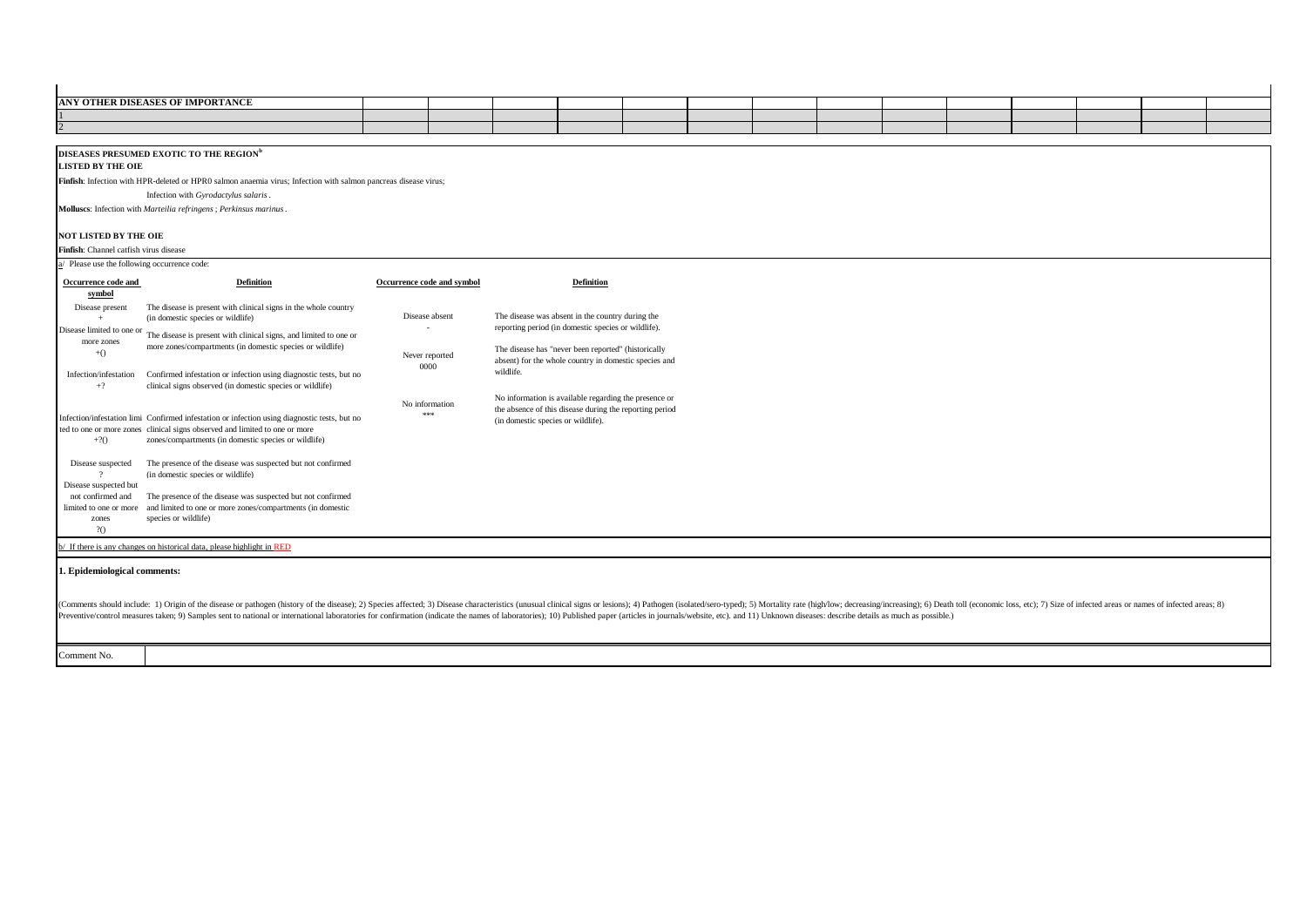| 1              | 1) Origin of the disease or pathogen (history of the disease): Detected via targeted surveillance<br>2) Species affected: wild flat oysters (Ostrea chilensis)<br>3) Disease characteristics (unusual clinical signs or lesions): n/a<br>4) Pathogen (isolated/sero-typed): Bonamia exitiosa<br>5) Mortality rate (high/low; decreasing/increasing): low and constant<br>6) Death toll (economic loss, etc): n/a<br>7) Size of infected areas or names of infected areas: Foveaux Strait, Southland<br>8) Preventive/control measures taken: n/a<br>[9] Samples sent to national or international laboratories for confirmation (indicate the names of laboratories): histopathology and ddPCR (National Institute Water and Atmospheric Research)<br>10) Published paper (articles in journals/website, etc): n/a<br>11) Unknown diseases: describe details as much as possible.): n/a<br>Bonamia exitiosa occurs in commercial oyster beds in Foveaux Strait, Southland where it is highly prevalent and associated with mortalities in mid to late summer. It occurs intermittently around the South Island and in Wel<br>Harbour (southern end of the North Island) and the North Island. Previous reports of detection in flat oysters (Ostrea chilensis) have been from Hauraki Gulf (Auckland region), Tauranga (Bay of Plenty region), the Marlboro<br>and Wellington Harbour. Annual monitoring of the presence of B. exitiosa infection is undertaken in the flat oyster (O. chilensis) population in the Foveaux Strait, and during the February 2021 survey in this area, the pre<br>exitiosa infection was 5.7%.                                                                                                                                                                                                                                                                                                                                                                                                                                                                                                                                                                                                                                                                                                          |
|----------------|----------------------------------------------------------------------------------------------------------------------------------------------------------------------------------------------------------------------------------------------------------------------------------------------------------------------------------------------------------------------------------------------------------------------------------------------------------------------------------------------------------------------------------------------------------------------------------------------------------------------------------------------------------------------------------------------------------------------------------------------------------------------------------------------------------------------------------------------------------------------------------------------------------------------------------------------------------------------------------------------------------------------------------------------------------------------------------------------------------------------------------------------------------------------------------------------------------------------------------------------------------------------------------------------------------------------------------------------------------------------------------------------------------------------------------------------------------------------------------------------------------------------------------------------------------------------------------------------------------------------------------------------------------------------------------------------------------------------------------------------------------------------------------------------------------------------------------------------------------------------------------------------------------------------------------------------------------------------------------------------------------------------------------------------------------------------------------------------------------------------------------------------------------------------------------------------------------------------------------------------------------------------------------------------------------------------------------------|
| 2              | Perkinsus olseni was first detected in New Zealand in 1999, in wild wedge shells (Macomona liliana). It was then found in wild populations of New Zealand cockles (Austrovenus stutchburyi), ark shells (Barbatia novaezelandi<br>(Paphies australis) in 2000-2001. In July 2013, P. olseni was detected for the first time in farmed black foot pāua (Haliotis iris), an abalone species native to New Zealand. Further detections were made in wild H. iris po<br>These mollusc species occur widely around the coast of New Zealand, but to date P. olseni has only been detected in these species from the Auckland region northwards. Perkinsus olseni was found for the first time on the So<br>New Zealand green lipped mussels (Perna canaliculus) in a land based aquaculture facility in September 2014, and then in wild New Zealand scallops (Pecten novaezelandiae) in November 2014. Both of these findings were in th<br>Marlborough region, and were incidental and not associated with mortality events. In November 2017, passive surveillance detected P. olseni from New Zealand scallops in two sites within Kaipara harbour, Auckland region, an<br>was thought to be incidental and not associated with significant pathology in scallops. In August 2018, there was another incidental finding of P. olseni in farmed green lipped mussels (Perna canaliculus) in the Coromandel<br>Island), that was not associated with mortalities. In October 2019, P. olseni was detected in P. canaliculusin in a land based aquaculture facility in Nelson that was experiencing low level mortalities. It remains unknown<br>related to the mortalities in P. canaliculus in this case. In December 2020, a targeted survey detected P. olseni in farmed greenlipped mussels (Perna canaliculus) in the Coromandel (Waikato region) and in Pelorus Sound (M<br>region), Kenepuru and wild greenlipped mussels near Nelson (Nelson region). These detections were not associated with unusual mortalities.                                                                                                                                                                                                                                                                                                              |
| $\overline{3}$ | 1. Reported in Big Glory Bay via targeted surveillance;<br>2. Species affected – wild flat oysters (Ostrea chilensis)<br>3. Clinical signs $- n/a$<br>4. Pathogen - Bonamia ostreae<br>5. Mortality rate $- n/a$<br>6. Economic loss - n/a<br>7. Geographic extent - Big Glory Bay, Stewart Island<br>8. Containment measures - n/a;<br>9. Laboratory confirmation - - ddPCR (National Institute Water and Atmospheric Research), qPCR and nucelotide sequencing (Investigation and Diagnostic Centre - Wallaceville); confirmatorying testing was done at Australian<br>Disease Preparedness using CSIRO PCR and OIE PCR and sequencing;<br>10. Publications - None. Bonamia ostreae was detected for the first time in New Zealand flat oysters (Ostrea chilensis) in January 2015. It was found in two regions in the northern part of the South Island: on one land-bas<br>facility in the Nelson region, and on two marine farms in the Marlborough region. Since that time, movement controls have been in place to regulate the movement of susceptible shellfish from the northern regions of the Sou<br>and active surveillance has been conducted for the purposes of early detection of spread. In 2016, B. ostreae was detected in both farmed and wild flat oysters within the Marlborough region (the same region as initially re<br>was associated with pathology and mortality in the farmed population. In May 2017 surveillance detected B. ostreae in marine flat oyster farms in Big Glory Bay, Stewart Island (situated in the Southland region, at the sout<br>the South Island). No clinical signs or elevated mortality was observed in association with B. ostreae in farmed flat oysters in Big Glory Bay. Following this detection, movement controls to manage risk movements from Stew<br>were issued, and depopulation of all flat oyster farms within areas where B. ostreae had been detected commenced. Depopulation of farms in Big Glory Bay commenced on the 19 June 2017 and was completed September 2017.<br>Depopulation of farms in Marlborough Sounds commenced on the 11 July and was completed in December 2017. In February 2021, surveillance detected B. ostreae in 1/150 wild flat oysters collected from Big Glory Bay, Stewart I<br>This detection was not associated with mortality. |